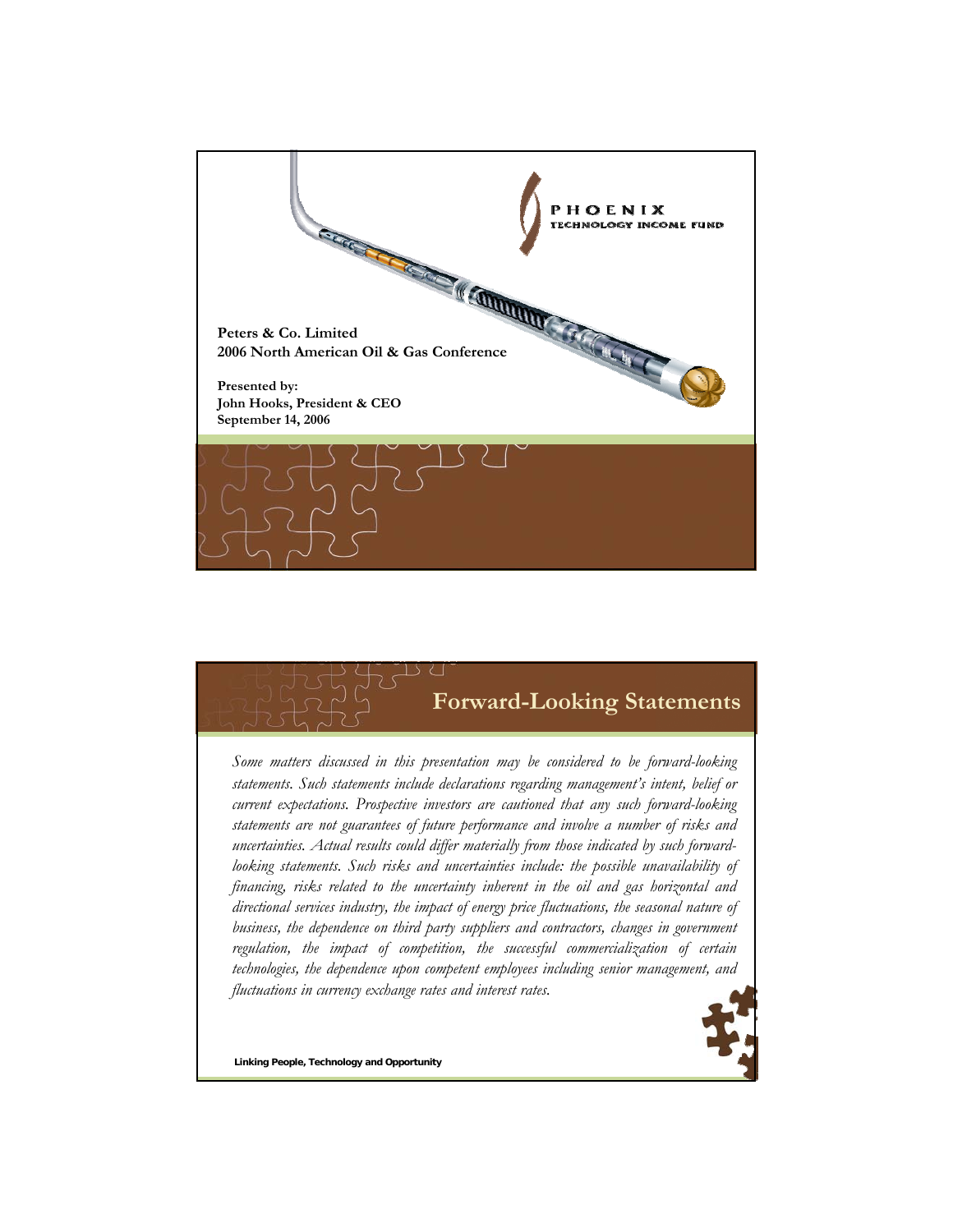|                                     | <b>Market Data PHX.UN</b><br>As of September 11, 2006 |  |  |
|-------------------------------------|-------------------------------------------------------|--|--|
| Exchange                            | <b>Toronto Stock Exchange</b>                         |  |  |
|                                     |                                                       |  |  |
| <b>Shares Outstanding</b>           | 22.3 million                                          |  |  |
| <b>Share Price</b>                  | \$7.80                                                |  |  |
| 52 Week High / Low                  | \$12.70 / \$7.55                                      |  |  |
| <b>Current Distributions</b>        | \$0.065 month $/$ \$0.78 year                         |  |  |
| <b>Market Capitalization</b>        | \$174 million                                         |  |  |
| Trading Average (for month of July) | 43,000 / day                                          |  |  |
| <b>Insiders Position</b>            | 36%                                                   |  |  |
| Yield                               | 10%                                                   |  |  |

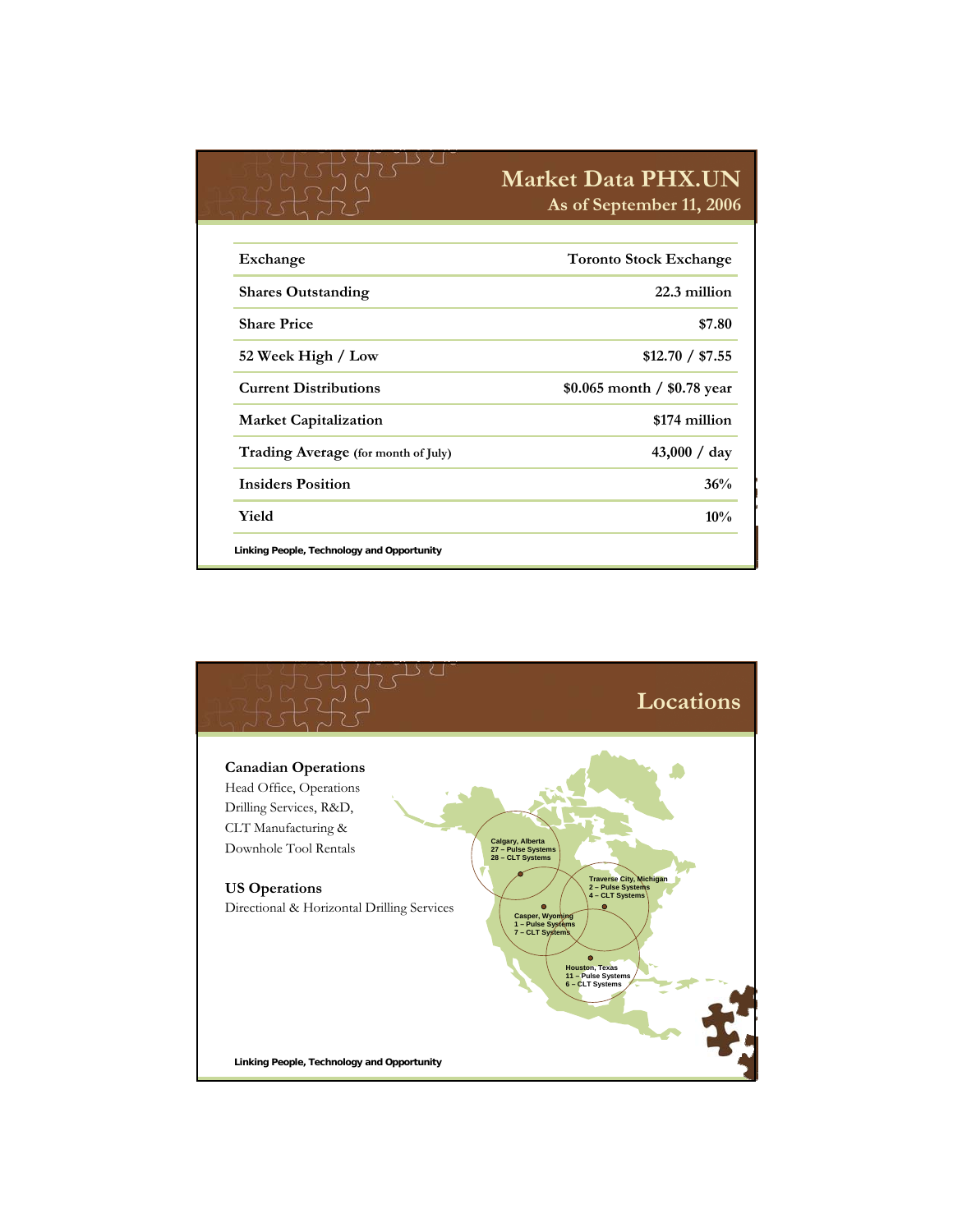

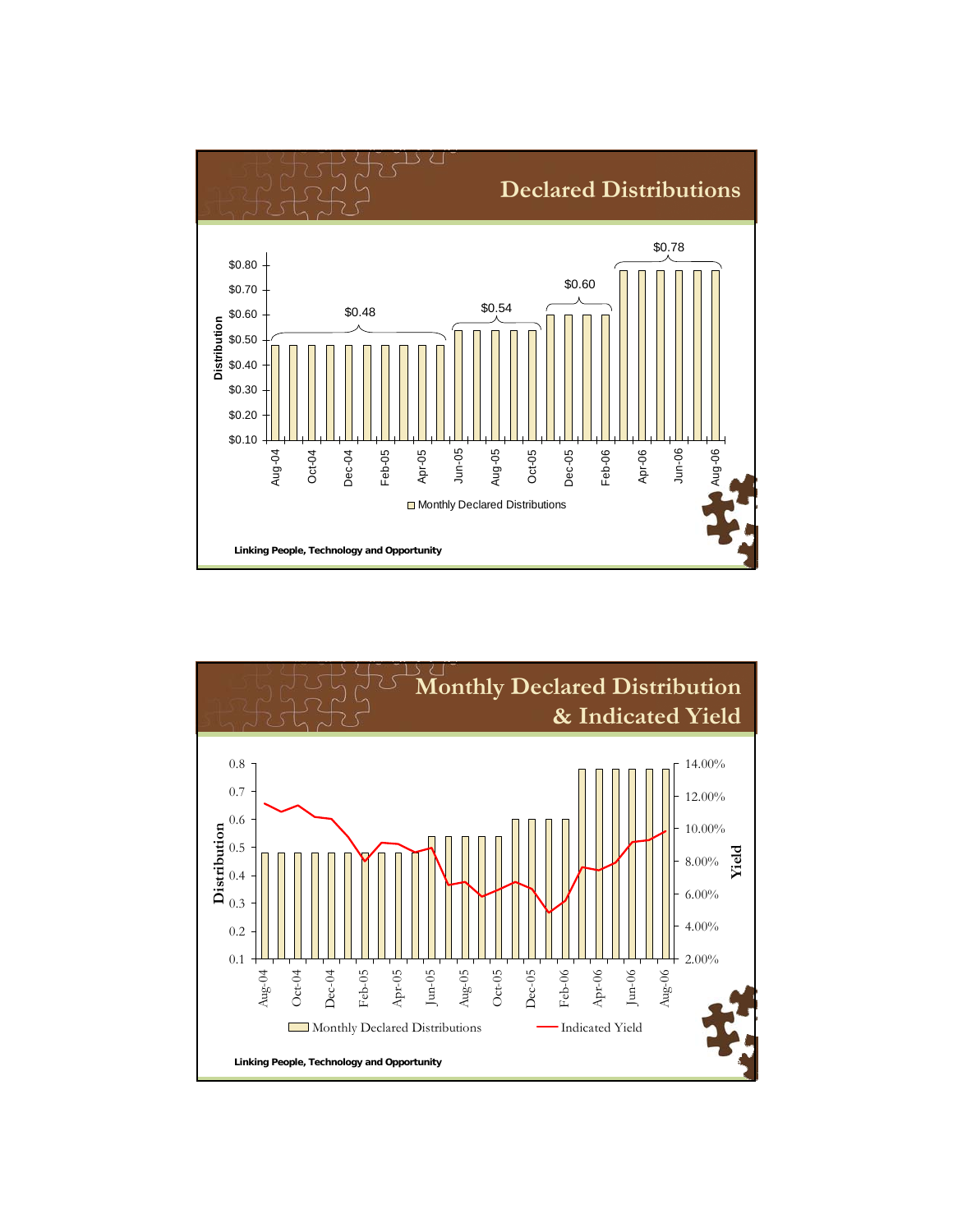## **Financial Highlights**

**Three Months Ended June 30**

| (Stated in 000's of dollars except per share amounts and shares outstanding) |  |  |
|------------------------------------------------------------------------------|--|--|
|                                                                              |  |  |

| <b>Operating Results</b>                   | 2006         | 2005         | $%$ Chg. |
|--------------------------------------------|--------------|--------------|----------|
| Revenue                                    | \$<br>18,490 | \$<br>11,681 | 58       |
| Net earnings                               | 2,356        | 1,053        | 124      |
| Earnings per unit - diluted                | 0.11         | 0.05         | 120      |
| <b>EBITDA</b>                              | 4,175        | 2,227        | 87       |
| EBITDA per unit - diluted                  | 0.19         | 0.11         | 73       |
| <b>Cash Flow</b>                           |              |              |          |
| Cash flow                                  | \$<br>3,823  | \$<br>2,172  | 76       |
| Cash flow per unit - diluted               | 0.17         | 0.10         | 70       |
| Cash distributions made                    | 4,324        | 2,473        | 75       |
| Cash distributions per unit <sup>(1)</sup> | 0.195        | 0.12         | 63       |
| Cash payout ratio <sup>(2)</sup>           | $11.3\%$     | 114%         |          |
| Capital expenditures                       | 4,294        | 1,496        | 187      |

Linking **People, Technology and Opportunity** and Opportunity and Opportunity *(1) Cash distributions on a per unit basis paid in the period. (2) Phoenix defines its cash payout ratio as cash distributions made in the applicable period divided by cash flow for the same period.*

|                                            |              | <b>Financial Highlights</b><br>Six Months Ended June 30<br>(Stated in 000's of dollars except per share amounts and shares outstanding) |          |
|--------------------------------------------|--------------|-----------------------------------------------------------------------------------------------------------------------------------------|----------|
| <b>Operating Results</b>                   | 2006         | 2005                                                                                                                                    | $%$ Chg. |
| Revenue                                    | \$<br>40,377 | \$<br>27,773                                                                                                                            | 45       |
| Net earnings                               | 7,387        | 4,566                                                                                                                                   | 62       |
| Earnings per unit - diluted                | 0.33         | 0.22                                                                                                                                    | 50       |
| <b>EBITDA</b>                              | 11,469       | 7,122                                                                                                                                   | 61       |
| EBITDA per unit - diluted                  | 0.51         | 0.34                                                                                                                                    | 50       |
| <b>Cash Flow</b>                           |              |                                                                                                                                         |          |
| Cash flow                                  | \$<br>11,289 | \$<br>6,984                                                                                                                             | 62       |
| Cash flow per unit - diluted               | 0.51         | 0.34                                                                                                                                    | 50       |
| Cash distributions made                    | 7,643        | 4,945                                                                                                                                   | 55       |
| Cash distributions per unit <sup>(1)</sup> | 0.345        | 0.24                                                                                                                                    | 44       |
| Cash payout ratio <sup>(2)</sup>           | 68%          | 71%                                                                                                                                     |          |
| Capital expenditures                       | 7,486        | 2,897                                                                                                                                   | 158      |
| <b>Financial Position</b>                  | 30-Jun-06    | 31-Dec-05                                                                                                                               |          |
| Working capital                            | \$<br>14,258 | \$<br>18,217                                                                                                                            | (22)     |
| Long-term debt $^{(3)}$                    | 1,025        | 1,775                                                                                                                                   | (42)     |
| Unitholders' equity                        | 53,580       | 53,588                                                                                                                                  |          |
| Fund units outstanding                     | 22,239,608   | 22,120,564                                                                                                                              | 1        |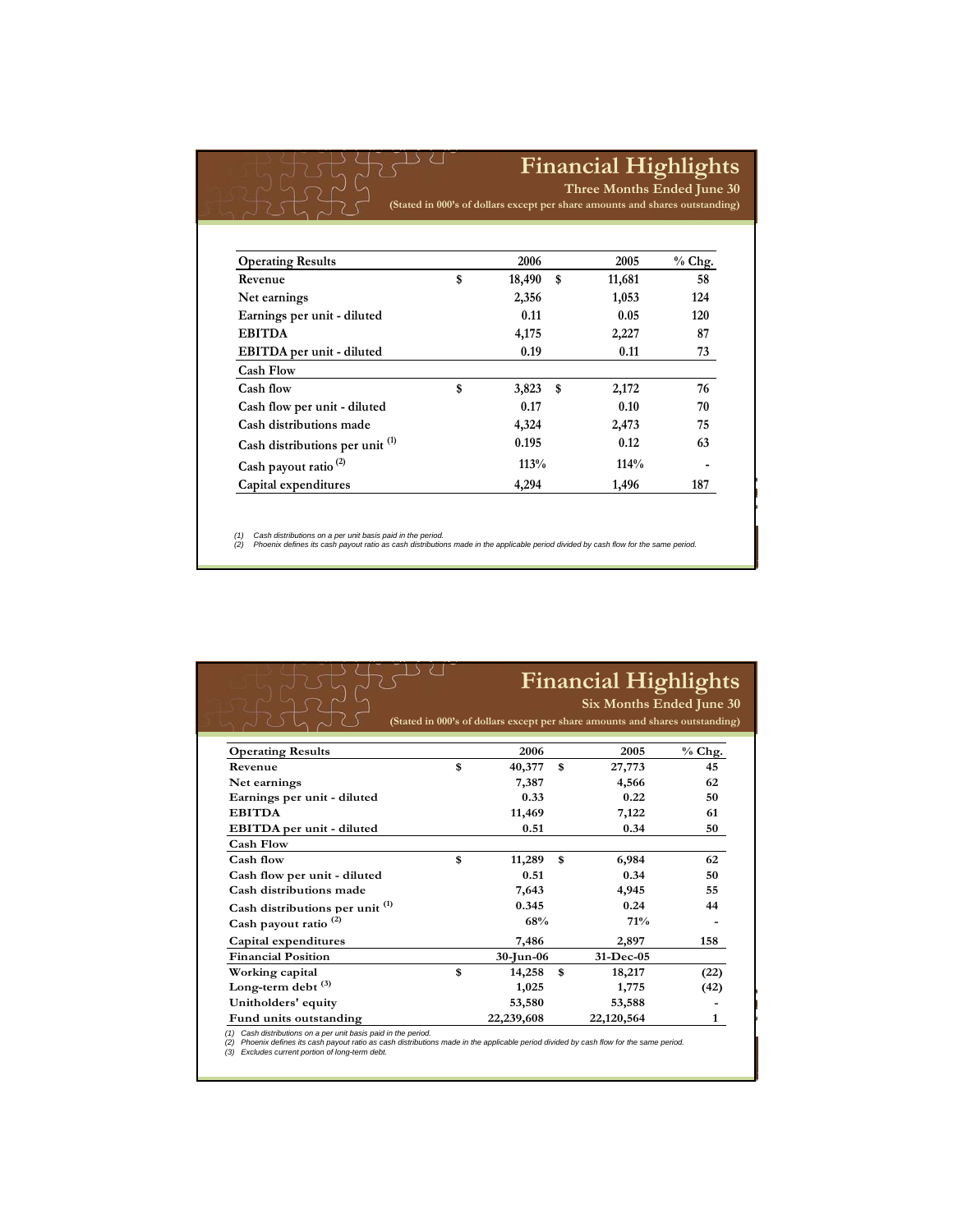

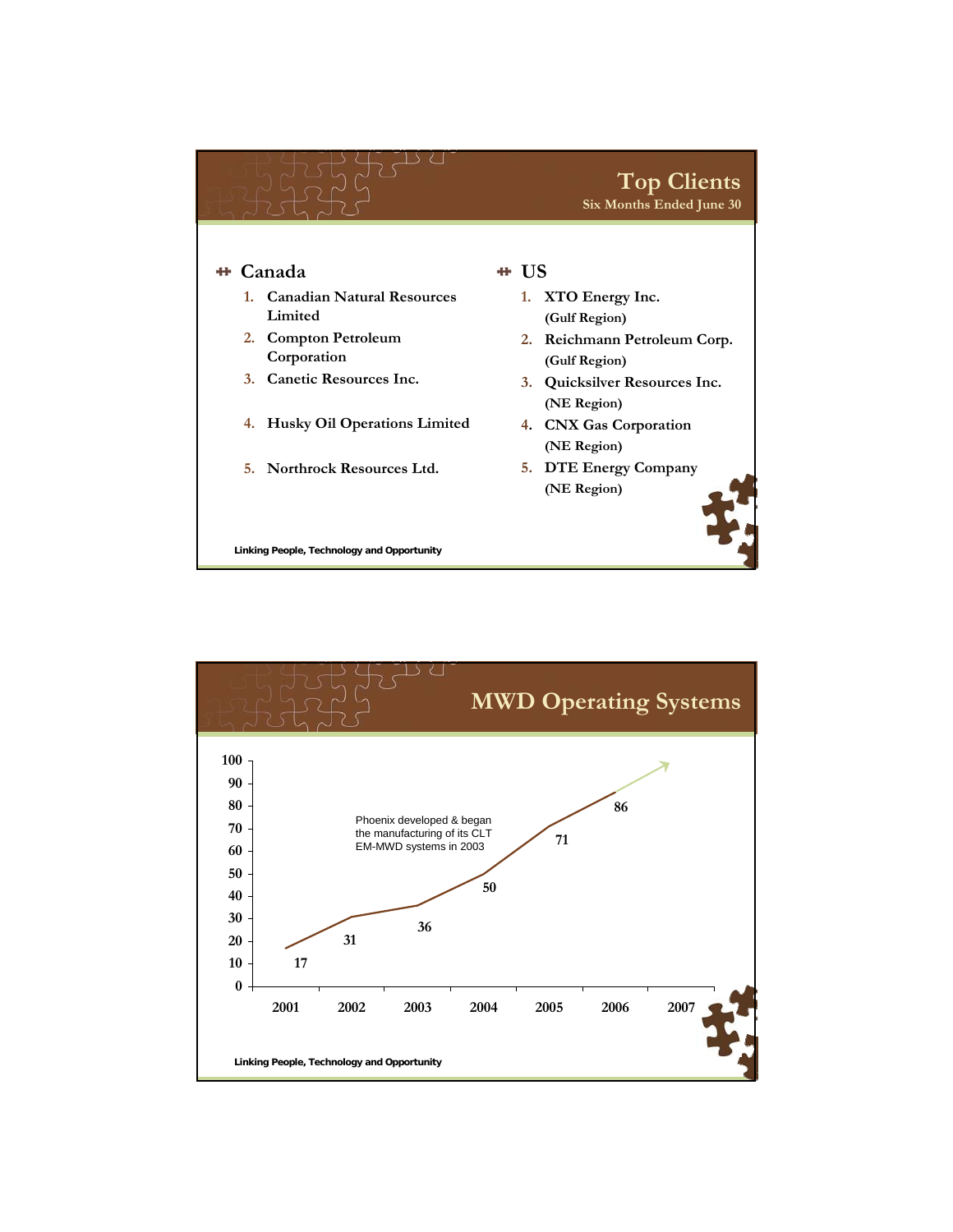

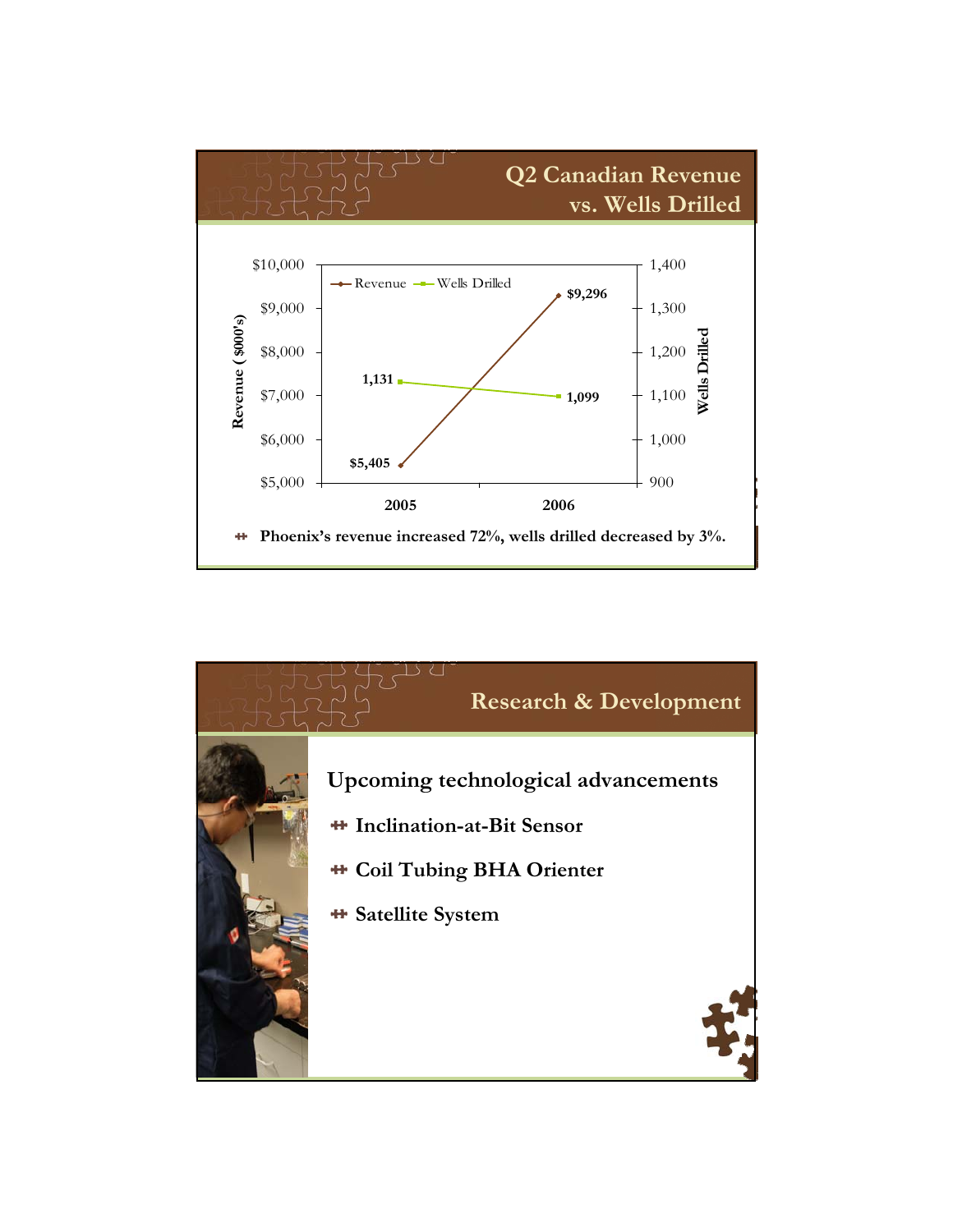